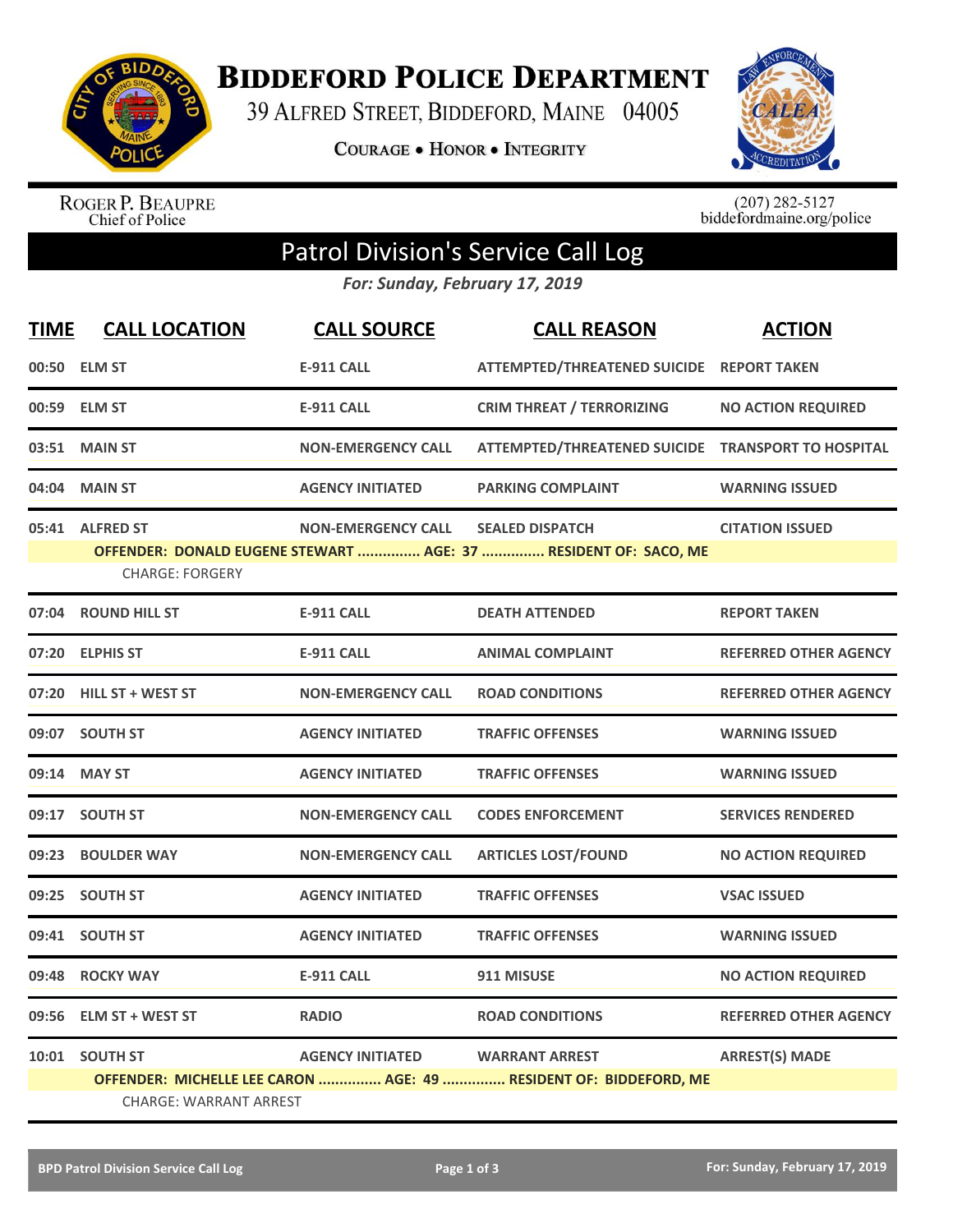| <b>TIME</b> | <b>CALL LOCATION</b>          | <b>CALL SOURCE</b>        | <b>CALL REASON</b>                             | <b>ACTION</b>             |
|-------------|-------------------------------|---------------------------|------------------------------------------------|---------------------------|
|             | 10:37 ALFRED ST               | <b>NON-EMERGENCY CALL</b> | <b>COURT ORDERED CHECK IN</b>                  | <b>SERVICES RENDERED</b>  |
|             | 11:36 ALFRED ST + GRAHAM ST   | <b>AGENCY INITIATED</b>   | <b>TRAFFIC OFFENSES</b>                        | <b>WARNING ISSUED</b>     |
|             | 11:51 ALFRED ST               | <b>NON-EMERGENCY CALL</b> | UNLOCKED DOORS - WINDOWS                       | <b>SERVICES RENDERED</b>  |
|             | 12:33 POMERLEAU ST + ARENA DR | <b>AGENCY INITIATED</b>   | <b>TRAFFIC OFFENSES</b>                        | <b>WARNING ISSUED</b>     |
|             | 12:51 ELM ST                  | <b>AGENCY INITIATED</b>   | <b>TRAFFIC OFFENSES</b>                        | <b>WARNING ISSUED</b>     |
|             | 12:57 BRADBURY ST             | <b>E-911 CALL</b>         | <b>INDECENT CONDUCT</b>                        | <b>WARNING ISSUED</b>     |
| 13:17       | <b>MAIN ST</b>                | <b>AGENCY INITIATED</b>   | <b>TRAFFIC OFFENSES</b>                        | <b>WARNING ISSUED</b>     |
|             | 13:27 LINCOLN ST + ELM ST     | <b>AGENCY INITIATED</b>   | <b>TRAFFIC OFFENSES</b>                        | <b>VSAC ISSUED</b>        |
|             | 13:54 MAINE TPKE              | <b>E-911 CALL</b>         | 911 MISUSE                                     | <b>NO ACTION REQUIRED</b> |
|             | 14:01 MAY ST                  | <b>AGENCY INITIATED</b>   | <b>TRAFFIC OFFENSES</b>                        | <b>WARNING ISSUED</b>     |
|             | 14:09 ELM ST                  | <b>WALK-IN AT STATION</b> | <b>WRIT</b>                                    | <b>SERVICES RENDERED</b>  |
|             | 14:11 PRISCILLA AVE           | <b>WALK-IN AT STATION</b> | <b>CHECK WELFARE</b>                           | <b>SERVICES RENDERED</b>  |
|             | 14:12 SOUTH ST                | <b>AGENCY INITIATED</b>   | <b>TRAFFIC OFFENSES</b>                        | <b>WARNING ISSUED</b>     |
|             | 14:25 ALFRED ST               | <b>AGENCY INITIATED</b>   | <b>TRAFFIC OFFENSES</b>                        | <b>WARNING ISSUED</b>     |
|             | <b>14:28 MAIN ST</b>          | <b>E-911 CALL</b>         | ATTEMPTED/THREATENED SUICIDE NEGATIVE CONTACT  |                           |
|             | 14:49 RAYMOND ST              | <b>NON-EMERGENCY CALL</b> | <b>HARASSMENT</b>                              | <b>REPORT TAKEN</b>       |
|             | 14:52 ALFRED ST               | <b>WALK-IN AT STATION</b> | <b>COURT ORDERED CHECK IN</b>                  | <b>SERVICES RENDERED</b>  |
|             | 14:55 ALFRED ST               | <b>AGENCY INITIATED</b>   | <b>CRUISER ACCIDENT</b>                        | <b>ARREST(S) MADE</b>     |
|             | <b>15:00 MAIN ST</b>          | <b>AGENCY INITIATED</b>   | <b>ARTICLES LOST/FOUND</b>                     | <b>REPORT TAKEN</b>       |
|             | 15:00 ALFRED ST               | <b>NON-EMERGENCY CALL</b> | <b>SUSPICION</b>                               | <b>GONE ON ARRIVAL</b>    |
|             | 15:08 ALFRED ST               | <b>NON-EMERGENCY CALL</b> | <b>COURT ORDERED CHECK IN</b>                  | <b>SERVICES RENDERED</b>  |
|             | 16:03 ALFRED ST + PRECOURT ST | <b>NON-EMERGENCY CALL</b> | <b>DISABLED VEHICLE</b>                        | <b>VEHICLE TOWED</b>      |
|             | 16:33 ALFRED ST + BOULDER WAY | <b>AGENCY INITIATED</b>   | <b>TRAFFIC OFFENSES</b>                        | <b>WARNING ISSUED</b>     |
|             | 16:43 ST MARYS ST             | <b>NON-EMERGENCY CALL</b> | <b>HARASSMENT</b>                              | <b>REPORT TAKEN</b>       |
|             | 16:48 ACORN ST + OAK ST       | <b>NON-EMERGENCY CALL</b> | <b>SUSPICION</b>                               | <b>SERVICES RENDERED</b>  |
|             | 17:12 SOUTH ST                | <b>NON-EMERGENCY CALL</b> | ATTEMPTED/THREATENED SUICIDE SERVICES RENDERED |                           |